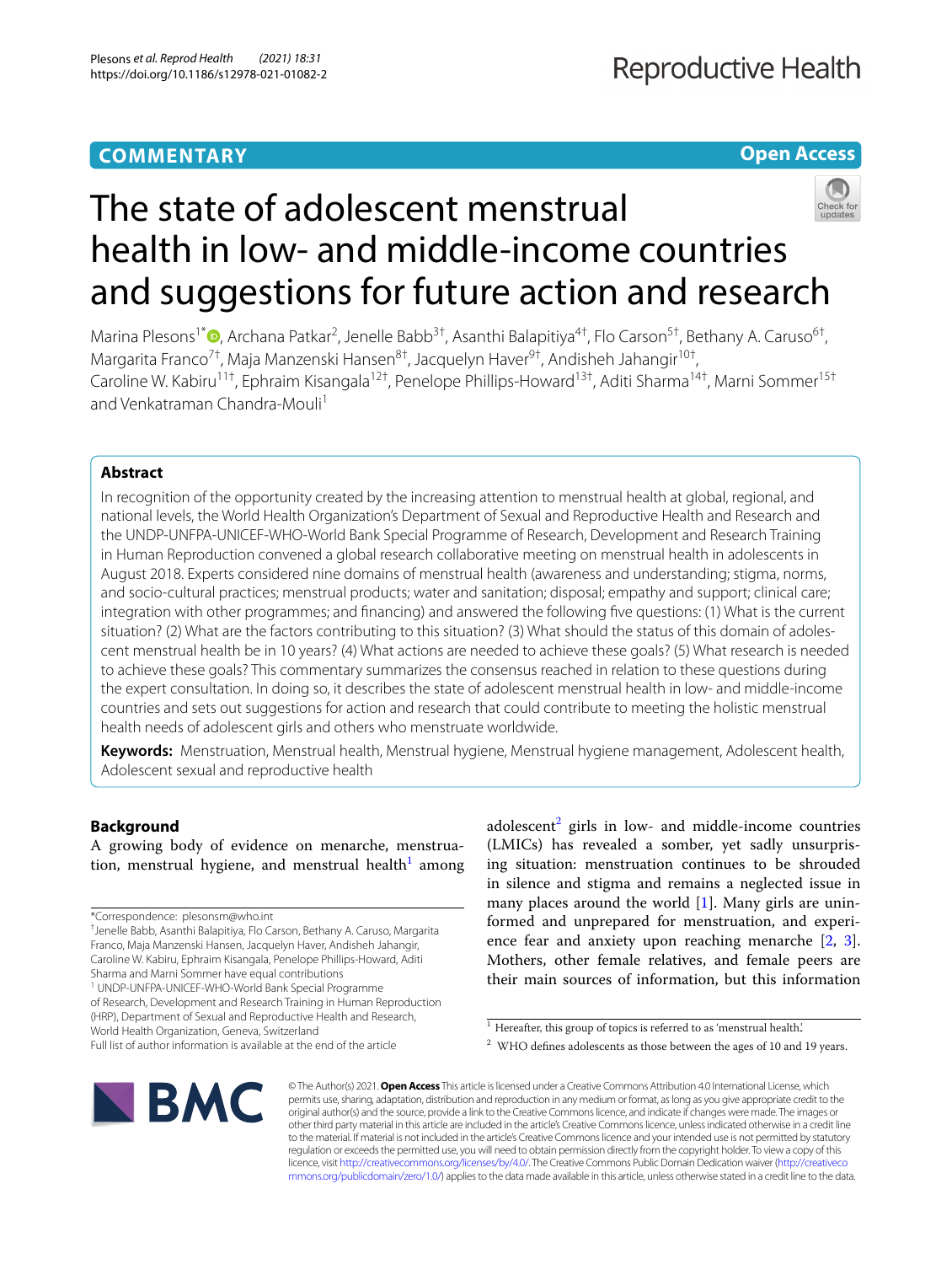is often neither adequate nor timely [[2\]](#page-10-1). Girls experience a variety of symptoms, such as pain, headaches, and fatigue, and—when combined with social and cultural taboos—they often cannot participate in household, educational, employment, social and/or religious activities [[2,](#page-10-1) [3\]](#page-10-2). Few girls seek health care when they experience menstrual problems, but many use household remedies [[2,](#page-10-1) [3](#page-10-2)]. Lastly, girls in rural and poor urban communities and humanitarian crisis settings are less likely to be able to access and/or use menstrual products to manage menstruation, and often lack access to soap, safe water, and functional and secure toilets/latrines with mechanisms for private disposal of used menstrual products  $[2-7]$  $[2-7]$ . These challenges have immediate and longer-term consequences for girls in relation to their confdence and selfefficacy, their ability to participate in day-to-day activities such as education and employment, and their health and wellbeing.

However, thanks to sustained and innovative advocacy by a range of stakeholders and a number of platforms, coalitions, and networks at global, regional, and national levels, menstrual health is increasingly recognized as a public health issue that is closely linked to several human rights and the attainment of the Sustainable Development Goals (SDGs) [[8,](#page-11-0) [9](#page-11-1)]. As a result, governmental ministries/departments (health; education; gender; water, sanitation and hygiene (WASH), etc.), non-governmental organizations (NGOs), the private sector, and funders are increasingly ready and willing to act  $[1]$  $[1]$ . These positive intentions, though, are bound by the information and evidence currently available. Research thus far has predominately focused on the reasons for and consequences of poor menstrual hygiene, and action has largely focused on addressing girls' menstruation-related needs in school settings and humanitarian crisis settings, and on improving girls' access to menstrual products in wider contexts [[10–](#page-11-2)[12](#page-11-3)]. More recently, research has expanded to cover other issues, such as the factors driving the stigma surrounding menstruation and the needs of specifc groups of girls, such as those with disabilities or chronic health conditions  $[13, 14]$  $[13, 14]$  $[13, 14]$ . There remains a lack of comparable data on menstruation across settings, at diferent points in the life-course, and among people with diverse gender identities, as well as a lack of evidence regarding the efectiveness, cost, and cost-efectiveness of interventions across relevant sectors [[9\]](#page-11-1). Further, there is a lack of evidence on what works to promote and sustain integration, multi-sectoral coordination, and fnancing on menstrual health.

In recognition of the opportunity created by the increasing attention to menstrual health, the World Health Organization's (WHO) Department of Sexual and Reproductive Health and Research and the UNDP-UNFPA-UNICEF-WHO-World Bank Special Programme of Research, Development and Research Training in Human Reproduction convened a global research collaborative meeting on menstrual health in adolescents in August 2018. The meeting brought together a diverse range of experts—including representatives from government, international organizations, NGOs, academia, and funders, along with young people themselves—and sought to map the state of the feld on adolescent menstrual health and generate suggestions for future action and for research. Specifcally, the experts considered nine domains of menstrual health (awareness and understanding; stigma, norms, and socio-cultural practices; menstrual products; water and sanitation; disposal; empathy and support; clinical care; integration with other programmes; and fnancing) and sought to reach consensus regarding the following fve questions:

What is the current situation? What are the factors contributing to this situation? What should the status of this domain of adolescent menstrual health be in 10 years? What actions are needed to achieve these goals? What research is needed to achieve these goals?

The sections that follow summarize the consensus reached in relation to these questions during the expert consultation, by domain. In doing so, this commentary describes the state of adolescent menstrual health in LMICs and sets out suggestions for action and research that could contribute to meeting the holistic menstrual health needs of adolescent girls and others who menstruate worldwide.

It is important to note that while these domains of menstrual health are addressed separately in this commentary, there is also a need to better understand how these domains, including their determinants and consequences, reinforce each other. Additionally, while this commentary discusses the actions and research needed to improve menstrual health for adolescent girls and others who menstruate generally, specifc attention is required to ensure that action and research include and beneft those who are socially and economically marginalized. Finally, it is worth noting that this commentary is not a systematic review, that it did not seek to describe similarities and diferences in viewpoints of various stakeholder groups on the issues discussed, and that the status of adolescent menstrual health and the responses to it have continued to evolve in the time since this expert consultation.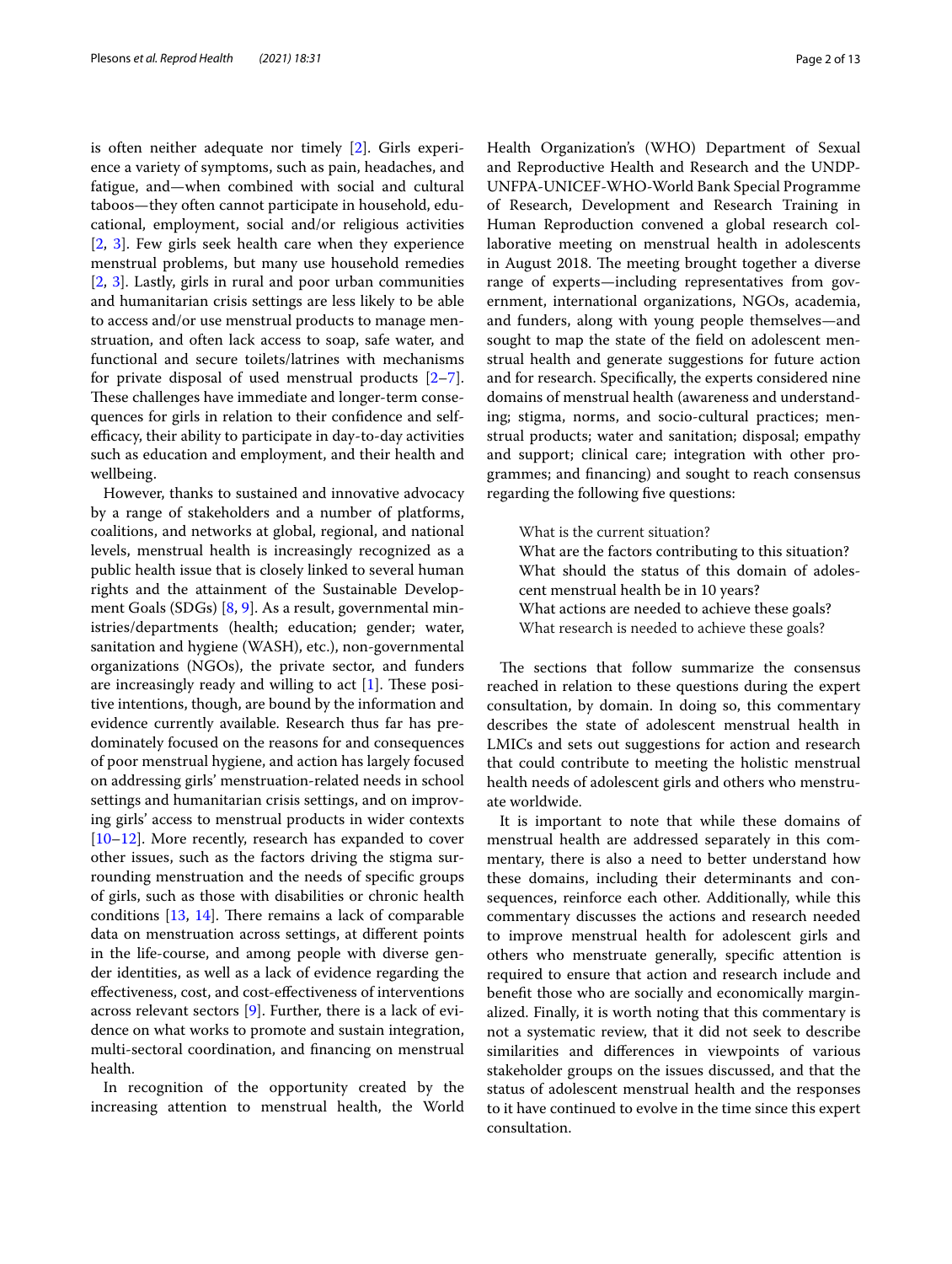#### **Awareness and understanding**

#### **What is the current situation?**

Children, adolescents, and adults around the world lack awareness, knowledge, and understanding of menstrual health. The knowledge they do have is often tinged with misconceptions. This is seen as a key factor that contributes to many challenges related to menstrual health [[2,](#page-10-1) [3](#page-10-2), [15\]](#page-11-6).

# **What are the factors contributing to this situation?**

Firstly, there is refusal, reluctance, discomfort, and/or lack of interest across populations to talk about menstruation because it is associated with sexuality and reproduction, and because it is seen as a girls and women's issue to be dealt with by girls, women, and others who menstruate themselves [[16](#page-11-7)]. Secondly, the primary sources of information and advice related to menstruation for adolescent girls and others who menstruate in most LMICs are mothers and other female family members. However, these individuals (and others who may communicate about menstruation) themselves have important knowledge gaps and misconceptions, and often pass on these knowledge gaps and misconceptions inadvertently  $[17]$ . Thirdly, most health education programmes in school and community settings do not adequately address menstruation, or do not address it at all [[18\]](#page-11-9). When menstruation is addressed, the information provided typically focuses on the biology of menstruation and lacks information on its association with sexual and reproductive health (SRH), as well as practical guidance for managing menstruation, including pain, and opportunities for care and support if needed [[19](#page-11-10), [20\]](#page-11-11). Additionally, such information is often directed only to girls and women and not to boys and men, which is required for interventions to be truly gender transformative [[21\]](#page-11-12).

# **What should the status of this domain of adolescent menstrual health be in 10 years?**

All people should see menstruation as a healthy and normal biological phenomenon and should be aware of and knowledgeable about menstruation, how and why it occurs, and how to manage it (inclusive of flow, pain, and other key issues) safely and with dignity. Children, adolescents, and adults should be provided with timely, accurate, and up-to-date information and education on menstrual health, including through comprehensive sexuality education that is developmentally appropriate and culturally sensitive. Menstruation should be recognized as an important health and education issue that needs to be understood and addressed in an empathetic and meaningful way by all people—those who menstruate and those who do not—in homes, schools, workplaces, communities, and by policy-makers and the media. It should also be recognized as a useful and potentially powerful entry point for addressing SRH and rights more broadly.

# **What actions are needed to achieve these goals?**

Where supportive and evidence-based policies do not yet exist, policy-makers must be made aware of and convinced of the value of establishing policies on the provision of information and education on menstrual health to children, adolescents, and adults, such as those that stipulate the provision of comprehensive sexuality education. Once formulated, such policies must be translated into adequately funded strategies/plans, which must then be implemented, monitored and evaluated with quality and equity considerations through a combination of channels, such as schools, radio, television, print and social media, appropriate to the local context.

#### **What research is needed to achieve these goals?**

Firstly, consensus must be reached on a standard set of validated indicators to assess individuals' awareness, knowledge, and understanding on specifc areas of menstruation, in order to identify needs, support advocacy, inform policies and programmes, target resources, and enable comparison within and across countries and over time [[22\]](#page-11-13). Secondly, evidence is required on the effectiveness, cost, and cost-efectiveness of programmatic interventions to deliver developmentally appropriate information and education on menstruation, and on how they can be implemented at scale, with quality and equity.

# **Stigma, norms, and socio‑cultural practices What is the current situation?**

Menstruation is perceived by many people as dirty, messy, polluting, and impure, and there is a sense that it is shameful and should be concealed. This, in turn, leads to girls and others who menstruate being and feeling isolated and/or expected to deal with menstruation on their own to avoid what is perceived as unpleasant, or as physical and spiritual contamination [\[23](#page-11-14)].

While the intensity of experiences and perceptions related to menstrual stigma vary by context, such stigma is global, longstanding, and deep-seated  $[24, 25]$  $[24, 25]$  $[24, 25]$  $[24, 25]$  $[24, 25]$ . This stigma—internalized by girls and others who menstruate or expressed by others—as well as discriminatory practices that relate to it, have negative impacts and important consequences for the well-being of girls, women, and others who menstruate, including their agency, mobility, dignity, and health. In some places, more extreme forms of discrimination imposed on girls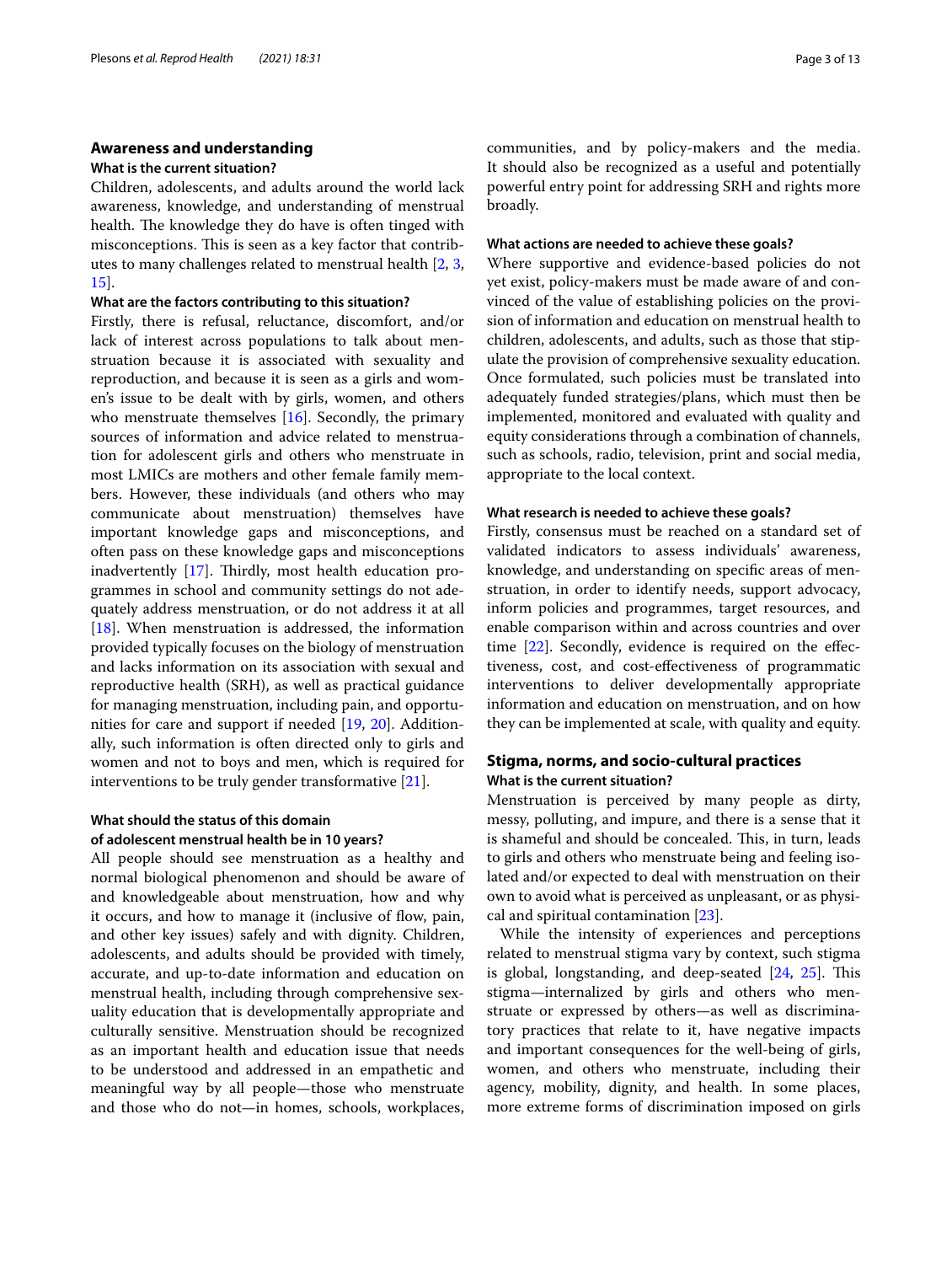and others who menstruate, such as the harmful practice of Chhaupadi<sup>[3](#page-3-0)</sup> that was widely practiced in parts of Nepal [[26\]](#page-11-17).

#### **What are the factors contributing to this situation?**

Firstly, these perceptions are fueled by harmful gender norms, gender inequality, and related power structures in households and institutions, as well as by a lack of awareness, knowledge, and understanding about menstruation [[6,](#page-10-4) [13](#page-11-4), [27\]](#page-11-18). Secondly, they are exacerbated by the lack of access to safe, private, and afordable water, sanitation, and disposal systems and menstrual products and materials, which hinders girls and others who menstruate's abilities to manage menstruation  $[12, 28]$  $[12, 28]$  $[12, 28]$  $[12, 28]$ . Thirdly, they are reinforced by the lack of attention to menstrual health in health and education programmes (e.g. comprehensive sexuality education), and by negative portrayals in the media. Lastly, they are reproduced by families and communities, for example through rites of passage [[8\]](#page-11-0).

### **What should the status of this domain**

### **of adolescent menstrual health be in 10 years?**

Stigma and harmful norms and socio-cultural practices surrounding menstruation should be dismantled to improve girls, women, and others who menstruate's experiences of menstruation and to enable gender equality  $[13]$  $[13]$  $[13]$ . This means that all children, adolescents, and adults should view menstruation as healthy and normal. Menstruation should be seen as an important subject that is addressed by families, schools, communities, governments, and media without shame and embarrassment. It needs to be portrayed in a accurate, empathetic, and meaningful way that encompasses its social and biological aspects. Girls and others who menstruate should have access to the safe, private, and affordable water, sanitation, and disposal systems and menstrual products and materials they need to manage their menstrual periods efectively, in the context of a supportive environment, thereby ending the perception that menstruation is dirty and messy.

#### **What actions are needed to achieve these goals?**

Firstly, evidence-based, culturally appropriate, and gender transformative policies and programmes must be put in place to directly address stigma and normalize menstruation, situated within wider efforts to address harmful gender norms and gender inequality [[13](#page-11-4)]. Secondly, these policies and programmes should:

(i) Deliver information and education to children, adolescents, and adults about menstruation, through a combination of channels including comprehensive sexuality education appropriate to the local context. This information and education should facilitate a shared understanding and acceptance of menstruation as a natural biological phenomenon.

- (ii) Engage children, adolescents, and adults in gendertransformative social norm and behavior change interventions.
- (iii) Ensure that girls and others who menstruate have access to the safe, private, and affordable water, sanitation, and disposal systems and menstrual products and materials they need to manage their periods safely and with dignity.

Thirdly, these policies must be translated into adequately funded strategies/plans, which must then be implemented, monitored, and evaluated with quality and equity considerations. Lastly, media must report on menstruation in a biologically accurate, empathetic, and meaningful manner.

#### **What research is needed to achieve these goals?**

Firstly, consensus must be reached on a standard set of validated indicators to assess stigma, gender norms, and gender inequality related to menstruation. Secondly, evidence is required on the efectiveness, cost, and costefectiveness of interventions to address stigma, as part of broader interventions to address harmful gender norms and gender inequality, and on how they can be implemented at scale, with quality and equity.

### **Menstrual products**

#### **What is the current situation?**

There are a number of menstrual products and materials available for use across the globe, with varying degrees of quality, accessibility, and acceptability. Each has advantages and disadvantages (Table [1\)](#page-4-0). Amongst all commercial products, single-use products appear to be the most widely available. In many places, they also appear to be the most widely used because they are the products that people are most aware of, that people fnd most convenient and acceptable, that are most widely available in commercial outlets, and that are provided free of charge by government and NGO programmes. Among those in poorer, less educated, and more rural communities, cloth and/or home-made materials (e.g. cloth packaged with cotton) and/or make-shift materials (e.g. paper towels and toilet tissue), appear to be used more frequently than in higher-income environments [\[15](#page-11-6), [29\]](#page-11-20).

However, many girls, women, and others who menstruate lack access to menstrual products and materials that meet their needs and preferences, or the clothing (e.g. underwear) needed to use them. This hampers their

<span id="page-3-0"></span><sup>&</sup>lt;sup>3</sup> Chhaupadi is a harmful practice in parts of Nepal in which girls, women, and others who menstruate are required to stay outside of the house—often in a cow shed or similar structure—when they are menstruating.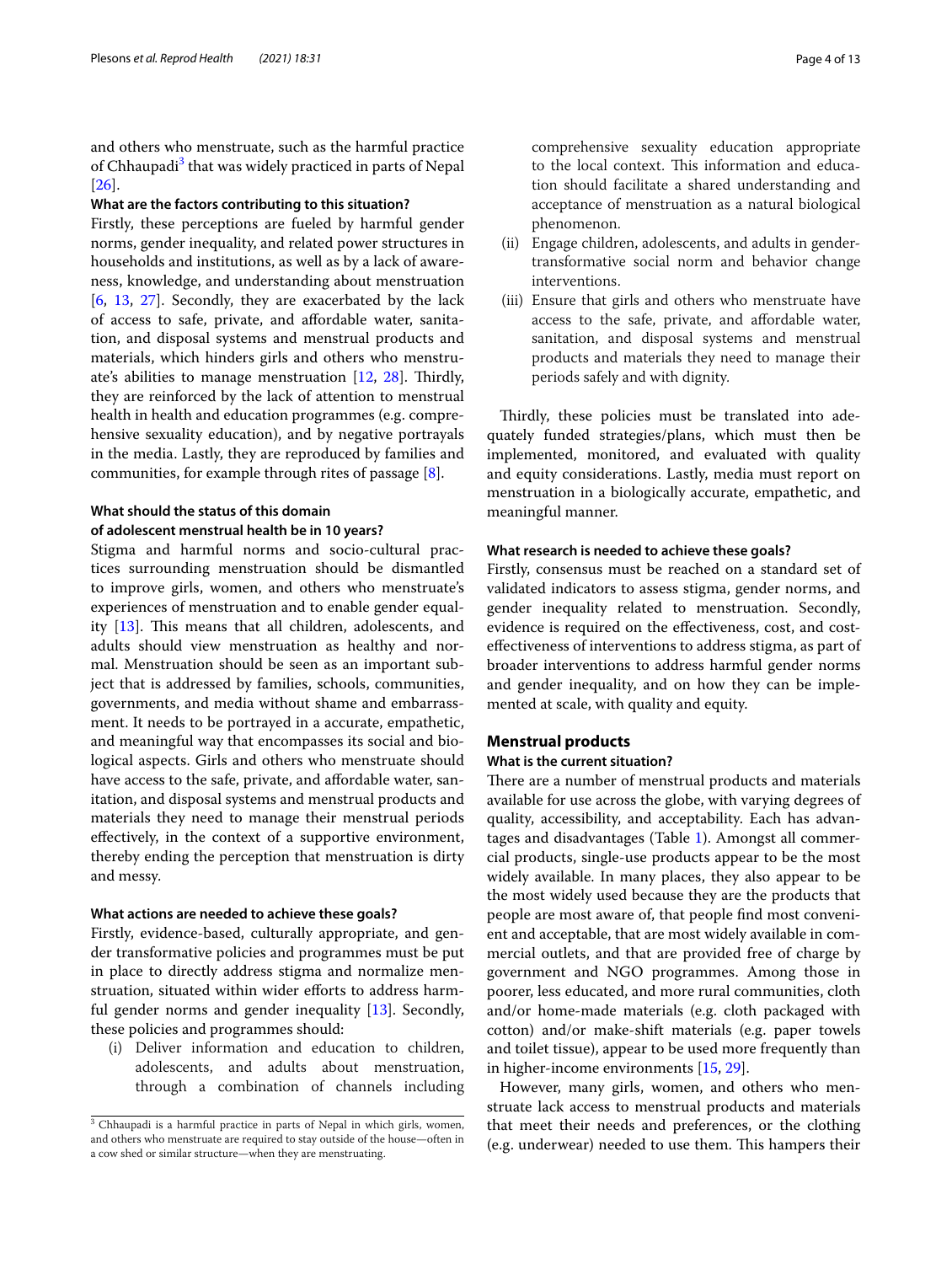<span id="page-4-0"></span>

| Type of product/material Advantages |                                                                                                                                                       | <b>Disadvantages</b>                                                                                                                                                                                                                           |
|-------------------------------------|-------------------------------------------------------------------------------------------------------------------------------------------------------|------------------------------------------------------------------------------------------------------------------------------------------------------------------------------------------------------------------------------------------------|
| single-use<br>Pads:                 | Often preferred by users/programmes; numerous brands; absorbent; convenient;<br>accessible                                                            | Repeat expense; variable quality; require disposal mechanism; include plastic/pol-<br>lutes; require users to wear pants/underwear                                                                                                             |
| Reusable [30, 31]<br>Pads:          | Reusable; absorbent; cheap; accessible; relatively environment-friendly                                                                               | Require water, soap, and a private space and sunlight to dry; variable quality; require<br>users to wear pants/underwear; debate about risk of infection                                                                                       |
| Tampons [15]                        | does not require users to wear pants/underwear;<br>permits users to participate in all activities<br>Absorbent; numerous brands;                      | Repeat/higher expense; may violate norms in some contexts around vaginal inser-<br>tion; require disposal mechanism; include plastic/pollutes; variable accessibility;<br>require training/support on safe use; debate about risk of infection |
| Cups [32-34]                        | Absorbent; does not require user to wear pants/underwear; numerous brands;<br>permits users to participate in all activities, environment-friendly    | Initial/upfront expense; may violate norms in some contexts around vaginal insertion;<br>include plastic/pollutes; variable accessibility; require training/support on safe use                                                                |
| Cloth [15, 35]                      | Reusable; cheap; accessible; environment-friendly                                                                                                     | Require water, soap, a private space and sunlight to dry; debate about risk of infec-<br>tion; require users to wear pants/underwear                                                                                                           |
| Sea sponges                         | Absorbent; reusable; natural; does not require users to wear pants/underwear;<br>permits users to participate in all activities; environment-friendly | Limited availability; can contain bacteria/sand/sharp shells/hard coral; require train-<br>ing on safe use                                                                                                                                     |
| Period panties                      | Reusable; absorbent; permits users to participate in all activities                                                                                   | Initial/upfront expense; variable accessibility; require water, soap, a private space and<br>sunlight to dry; may require use with tampons or pads for heavy periods                                                                           |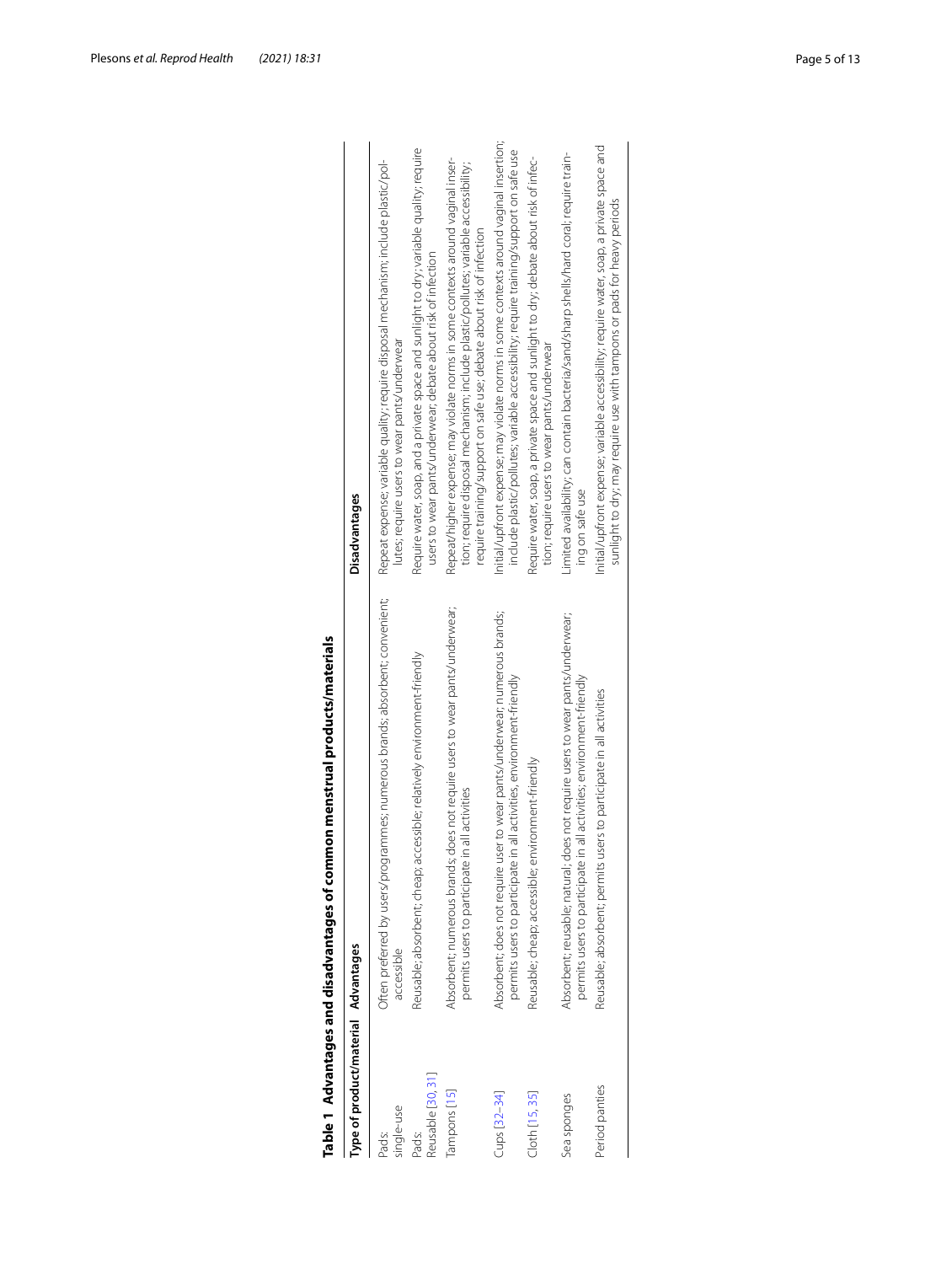agency, their health and well-being—both psychological and physical—and their ability to participate in daily activities, such as education or employment.

#### **What are the factors contributing to this situation?**

The range of products and materials available globally has grown and continues to grow because of successful advocacy, proliferation of production (by corporations and social entrepreneurs, and by health and social development projects/programmes), and the heavy focus on products in menstrual health and/or hygiene-related policies and programmes [\[36\]](#page-11-26).

Some governments have made efforts to remove/ reduce taxes on products or to provide free products to all or some girls, women, and others who menstruate. These efforts have been ad hoc, inconsistent, have not always reached those for whom they were intended, and have often not been sufficiently monitored and evaluated to examine their impact and their sustainability. The lack of access to menstrual products and materials that meet the needs and preferences of girls, women, and others who menstruate persists due to factors ranging from poverty and gendered power imbalances in control over household resources, to distribution.

# **What should the status of this domain of adolescent menstrual health be in 10 years?**

Girls and others who menstruate should be aware of and have access to a range of affordable products and materials that meet their personal needs and preferences and that are safe and efficacious, in line with national and global standards. They should also have access to soap and safe and private water, sanitation, and disposal systems that are needed to use these products/materials [[37\]](#page-11-27). Products and materials should not be taxed, should be available at a reasonable price for those who are able to pay, and should be subsidized/free-of-charge for those who are unable to pay.

In line with these goals, governments should work with manufacturers to institute standards across product manufacturing and supply chains that ensure human and environmental health and safety. Product manufacturers should be obliged to meet set standards and should be encouraged to seek out innovative approaches to produce more environmentally sustainable products. Marketeers should be obliged to sell regulatory-approved products at the recommended prices, and should be held accountable for doing so. And governments and NGOs that promote/ distribute products should be obliged to use governmentcertifed products.

# **What actions are needed to achieve these goals?**

Firstly, standards for efficacy and for health and environmental safety of the full range of menstrual products and materials must be developed. Manufacturers should be made aware of these standards, and they should be enforced by relevant national/international authorities with accountability structures in place to address noncompliance. International monitoring systems should be established to ensure safety and efectiveness of products, and to enable comparison between products.

Secondly, evidence-based policies that require the sale/distribution of a range of subsidized and/or free-ofcharge products must be established, and governments must be held accountable for applying and monitoring them. As part of these efforts, governments will need to withdraw taxes that increase the price of these essential products and set recommended prices for their sale. These policies must be translated into strategies/plans, which must then be implemented, monitored, and evaluated with quality and equity considerations.

Lastly, communication programmes—through mainstream media and health promotion, as well as through formal and non-formal comprehensive sexuality education—need to be put in place to inform girls and others who menstruate, as well as their families and communities, about the full range of products and materials available (including cloth and/or home-made materials) that might meet their personal needs and preferences, as well as how to use these products/materials safely and efficaciously. These efforts must be combined with initiatives to inform girls and others who menstruate, as well as their families and communities, about the importance of safe disposal of menstrual products/materials.

# **What research needs to be undertaken to achieve these goals?**

Evidence is required on the health, efficacy, and environmental safety of the full range of menstrual products and materials; on the availability and cost of menstrual products/materials (where applicable); and on the levels of use by diferent groups, including their ability to use the products/materials safely and the factors hindering and helping their use of these products/materials.

# **Water and sanitation**

#### **What is the current situation?**

Access to safe water and sanitation improved worldwide during the Millennium Development Goal era and has continued to improve during the SDG era. However, access is still uneven and inequitable in homes, schools, workplaces, health care facilities, and in public places within communities  $[38-41]$  $[38-41]$ . This severely hampers the ability of girls, women, and others who menstruate, especially those who are socially and economically marginalized, to manage menstruation safely and with dignity [[42](#page-11-30)]. Limited access to safe water and sanitation can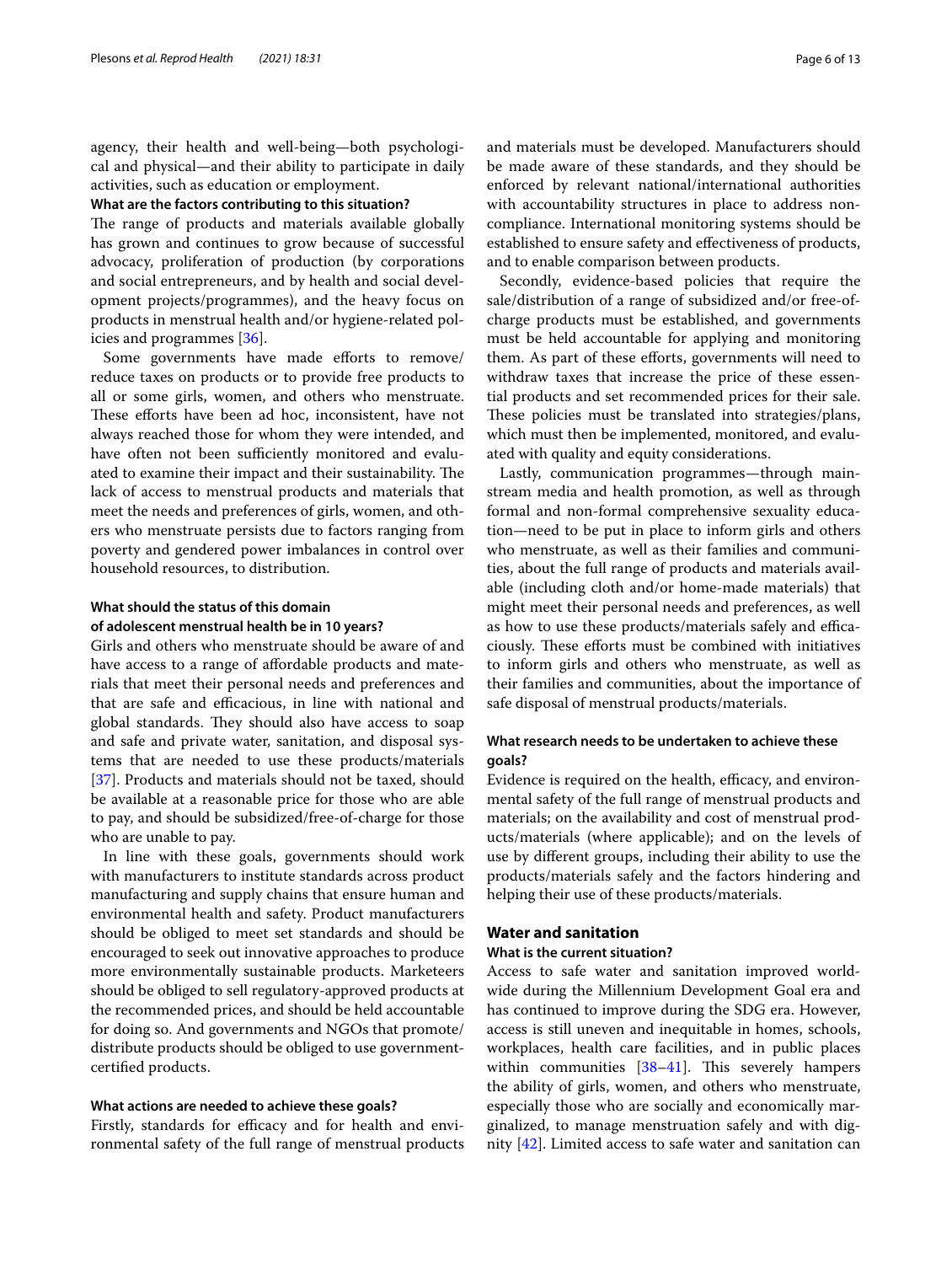hinder girls and others who menstruate from being able to move about freely for educational, professional, recreational, and/or social reasons during their menstrual periods, and can contribute to feelings of inadequacy and shame [[42,](#page-11-30) [43](#page-11-31)]. Finally, in some places, girls and others who menstruate may be more vulnerable to sexual harassment and violence when public water sources and toilets/latrines lack privacy or are not near their homes and/ or workplaces [\[43\]](#page-11-31).

#### **What are the factors contributing to this situation?**

There is still a lack of adequate investment in ensuring the availability of safe, private, and affordable water and sanitation systems, and in ensuring equitable access to such infrastructure and services [\[44](#page-11-32)]. While guidelines and standards have been developed to ensure gender is accounted for in the WASH sector, there is still limited acknowledgement of the needs and preferences of girls, women, and others who menstruate, and of their meaningful involvement in designing, executing, and assessing such efforts  $[45-48]$  $[45-48]$  $[45-48]$ .

# **What should the status of this domain of adolescent menstrual health be in 10 years?**

All communities, including in homes, schools, workplaces, health care facilities, and public spaces, should have equitable—including gender equitable—access to clean, safe, private, physically accessible, and afordable water and sanitation systems.

### **What actions are needed to achieve these goals?**

Standards and guidance on expanding access to equitable—including gender equitable—clean, safe, private, physically accessible, and afordable water and sanitation systems need to be developed where they do not already exist. Additionally, evidence-based gender-equitable national policies to improve access to such infrastructure and services must be established. These policies must be translated into strategies/plans, which must then be implemented, monitored, and evaluated with quality and equity considerations.

# **What research needs to be undertaken to achieve these goals?**

Evidence is required on whose needs for safe, private, and afordable water and sanitation systems in relation to menstruation are met, and whose needs are not. Evidence is also required on cost and cost-efective ways of meeting the water and sanitation needs in relation to menstruation for all girls, women, and others who menstruate, especially those who are socially and/or economically marginalized.

# **Disposal**

#### **What is the current situation?**

Disposal of used menstrual products/materials is often overlooked in policies and programmes, despite estimates that over 12 billion disposable menstrual products are used per year and that these disposed products create approximately 6.3% of sewage-related debris along rivers and beaches [\[48,](#page-11-34) [50](#page-11-35), [51\]](#page-11-36). Many of the disposal practices employed—including use of pit latrines, toilets, garbage, incineration/open burning, burying, and open dumping into ponds and felds—are damaging, rudimentary, and unregulated, yet may also be the only option available [[48,](#page-11-34) [49,](#page-11-37) [52](#page-11-38)]. Furthermore, the health and safety ramifications, both for the people handling the materials and for the environment, are largely unknown [[53](#page-11-39)]. Lastly, singleuse menstrual products are of particular concern because they are non-biodegradable and their incineration—if not conducted under specifed conditions and using recommended procedures—can release harmful toxins [[54](#page-11-40)[–56](#page-12-0)].

Additionally, the disposal of menstrual products can be a source of embarrassment and shame, especially when girls, women, and others who menstruate lack access to adequate disposal mechanisms [\[49](#page-11-37)]. For example, girls report walking to open dumping areas while hiding their used menstrual products when schools do not have bins in their toilets, or adequate private onsite disposal systems [[57\]](#page-12-1).

#### **What are the factors contributing to this situation?**

Firstly, manufacturers of menstrual products have greater incentive to ensure their products are convenient for consumers to use than to ensure they are environmentally safe to dispose. Secondly, there are few regulations to ensure transparency regarding product content, manufacturing processes, and possible harmful impact on humans and the environment  $[56, 58]$  $[56, 58]$  $[56, 58]$  $[56, 58]$ . Thirdly, there has been lack of adequate attention to, and investment in, waste management, including but not limited to menstrual products/materials [[59\]](#page-12-3). Fourthly, the health and safety consequences of menstrual product/material disposal are generally considered the responsibility of those in charge of waste management, not of those in charge of menstrual product manufacturing and/or procurement. Similarly, the long-term environmental consequences of menstrual product/material disposal are often not acknowledged and/or addressed by researchers, policymakers, programme implementers, and consumers [[54\]](#page-11-40).

# **What should the status of this domain of adolescent menstrual health be in 10 years?**

Governments should ensure that all girls, women, and others who menstruate have access to safe and adequate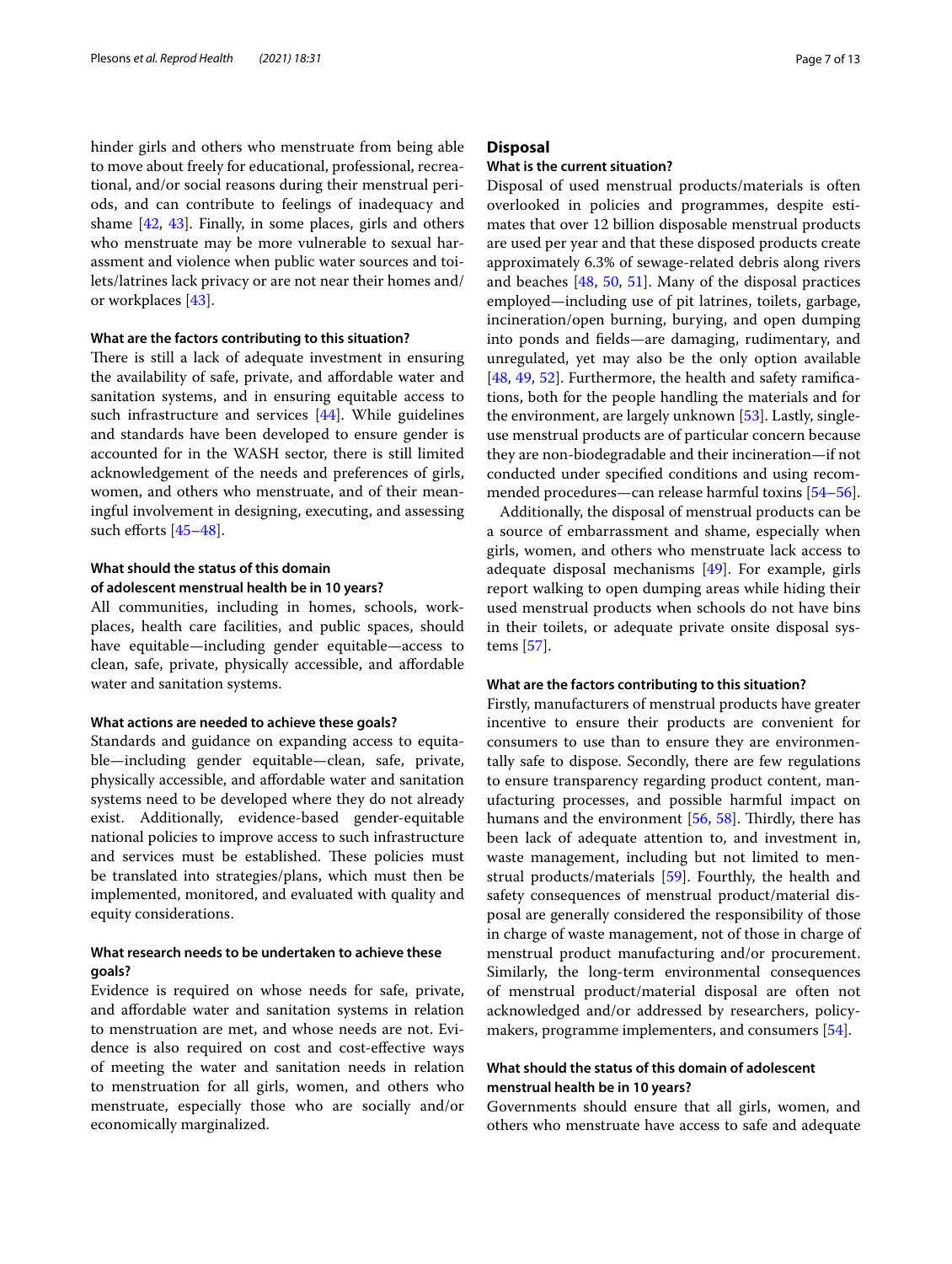disposal methods for menstrual products/materials, as part of functional waste management systems. All girls, women, and others who menstruate should be aware of and able to use such disposal mechanisms. Further, product manufacturers should be obliged to meet safe disposal standards.

#### **What actions are needed to achieve these goals?**

Culturally appropriate and fnancially viable standards for the safe disposal of the full range of menstrual products and materials need to be developed. In line with this action, manufacturers and waste management officials must be made aware of these standards through briefing sessions and certifcations and held accountable for complying with them [[60\]](#page-12-4). Additionally, evidence-based policies that require the safe disposal of products and materials must be developed. These policies must be translated into adequately funded strategies/plans, which must then be implemented, monitored, and evaluated with quality and equity considerations. Lastly, efective communication programmes need to be put in place to inform girls, women, and others who menstruate, as well as their families and communities, about proper disposal methods, and encourage them to use them.

# **What research needs to be undertaken to achieve these goals?**

Evidence is needed on the health and environmental safety and the environmental lifecycle of the full range of menstrual products and materials [\[61](#page-12-5)]. Evidence is also needed on the cost and cost-efectiveness of safe disposal solutions for various contexts and at diferent levels of volume for diferent sizes of populations.

#### **Empathy and support**

#### **What is the current situation?**

Many girls and others who menstruate do not receive the empathy and support they need regarding menstrual health from the people in their lives—at home, in school, in workplaces, and in their communities [[25](#page-11-16), [62](#page-12-6)]. On the contrary, they are sometimes humiliated or shamed by others [[63\]](#page-12-7). For example, girls report being teased about menstruation by their peers, both boys and girls, and even by teachers in school  $[64]$ . This hampers girls and others who menstruate's well-being, including their agency and confdence.

#### **What are the factors contributing to this situation?**

Menstrual heatlth is commonly seen as something that does not require empathy and support. Instead, it is seen as something that girls, women, and others who menstruate need to deal with on their own. Even when individuals acknowledge that empathy and support are needed on this issue and wish to provide it, they are often constrained by norms that prohibit public acknowledgement about menstruation, as well as their own discomfort in doing so. Likewise, they are often constrained in providing empathy and support by their own knowledge gaps and misconceptions.

# **What should the status of this domain**

# **of adolescent menstrual health be in 10 years?**

Families, including parents/caregivers, and communities should view menstruation as healthy and normal, and recognize that girls and others who menstruate need empathy and understanding about menstruation and that they may need/want support. Further, there should be recognition that responding to these needs can improve the health and well-being of girls and others who menstruate, including their agency and confdence. Additionally, children, adolescents, and adults should be obliged by this widespread recognition to respond to the girls and others who menstruate in their lives with empathy and support about menstruation.

#### **What actions are needed to achieve these goals?**

Firstly, policies must be established to inform and educate children, adolescents, and adults about menstruation, to normalize it, and to promote empathy and support for girls and others who menstruate  $[13]$  $[13]$ . These policies must be translated into adequately funded strategies/ plans, which must then be implemented, monitored, and evaluated with quality and equity considerations. Secondly, media must report on this subject in an informed and empathetic manner. These activities must be situated within concerted wider efforts to address gender inequality.

# **What research needs to be undertaken to achieve these goals?**

See the research described in the sections on awareness, knowledge, and understanding, and on stigma, norms, and socio-cultural practices.

# **Clinical care**

### **What is the current situation?**

In many places, girls and others who menstruate do not get prompt and efective clinical care when they experience menstrual health problems, such as premenstrual syndrome, painful menstrual periods, irregular menstrual periods, excessive bleeding, and delayed or early onset of menstrual periods [\[65](#page-12-9), [66](#page-12-10)]. Of those who do receive care, most receive traditional or modern remedies from their family members or friends, rather than from a health worker [[2\]](#page-10-1). Many others cope with such problems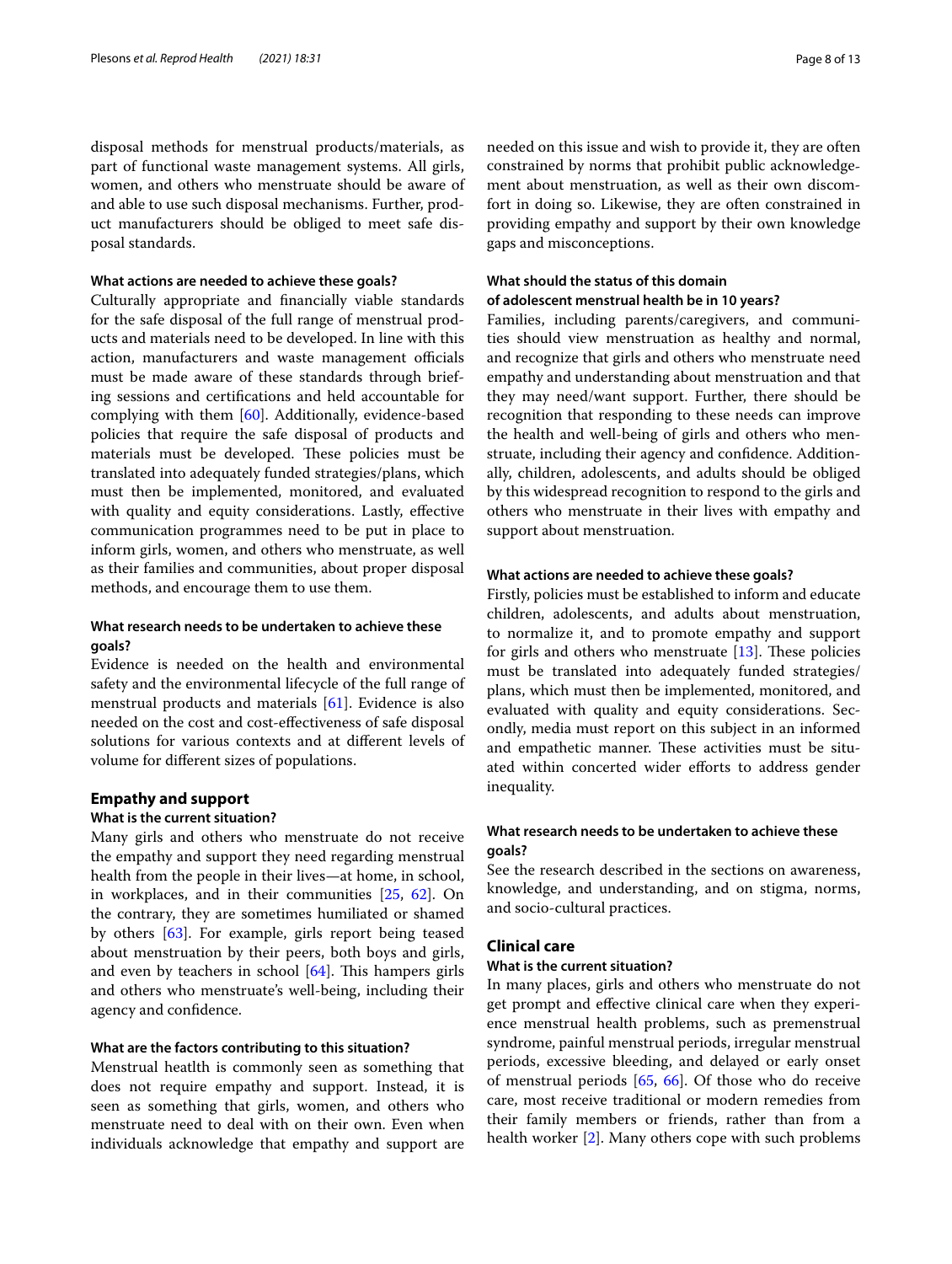on their own and in silence. Lack of access to prompt and efective clinical care hampers girls and others who menstruate's functioning and their sense of well-being, including their agency and confdence. It also results in potentially serious medical problems that manifest with menstrual symptoms potentially not being diagnosed and treated [\[67](#page-12-11), [68\]](#page-12-12). Finally, inadequate care represents a missed opportunity to integrate menstrual health into the wider package of essential SRH services and to link eforts to improve menstrual health with initiatives on related issues, such as contraception.

#### **What are the factors contributing to this situation?**

Firstly, many girls and others who menstruate lack knowledge and understanding about menstruation, including how to recognize menstrual health problems if and when they occur. As a result, they may not know whether to seek clinical care or where to do so when they need it [[68\]](#page-12-12). Secondly, girls and others who menstruate are generally expected to deal with menstruation on their own. As a result, they may not feel comfortable or able to seek clinical care when they need it. Thirdly, families and communities generally do not believe in the need for clinical care for menstrual health problems. As a result, girls and others who menstruate may not be supported in accessing clinical care if they seek it [\[2](#page-10-1)]. Fourthly, despite the expansion of the scope of health problems included in countries' packages of health services, preventive and curative services for menstrual health problems are typically still not explicitly addressed [[69](#page-12-13), [70\]](#page-12-14). As a result, health workers are not obliged, trained, or prepared to provide these services [\[71](#page-12-15)]. Lastly, health services are generally not set up to provide clinical care to older children (i.e., those older than 5 years) and young adolescents (i.e., those 10–14 years), or to people with diverse gender identities, and may not be accessible to these groups [\[72](#page-12-16)]. As a result, both health workers and health systems are often not prepared to respond to the needs of these age groups and individuals in an appropriate and responsive manner, especially in regards to sexual and reproductive matters, including menstrual health [[73\]](#page-12-17).

# **What should the status of this domain of adolescent menstrual health be in 10 years?**

Girls and others who menstruate should know when, where, and how to seek clinical care for menstrual health when they need it, should be able to access respectful and efective advice and care for menstrual health from competent and empathic health workers when needed, and should be supported by their families and communities in doing so. Clinical care for menstrual health should be accepted by all as legitimate and important and should be recognized as a useful entry point for addressing SRH and rights more broadly. Further support for addressing menstrual health problems should be available through school health services and community-based programmes.

# **What actions are needed to achieve these goals?**

Firstly, standards and guidance must be developed on the provision of promotive, preventive, and curative clinical care services for menstrual health. Advocacy must be conducted for the inclusion of promotive, preventive, and curative clinical care services for menstrual health (in line with such standards and guidance) as an integral part of packages of essential SRH services in policies. Secondly, these policies must be translated into strategies/ plans, which must then be implemented, monitored, and evaluated with quality and equity considerations. Thirdly, advocacy is needed for health systems to train and support health workers to provide clinical care for menstrual health through pre- and in-service training and other health worker capacity building approaches, and support them and hold them accountable for doing so. Further, clinical care for menstrual health should be included in other service delivery channels, such as in school health services and community-based programmes.

# **What research needs to be undertaken to achieve these goals?**

Evidence needs to be strengthened on the provision of promotive, preventive, and curative clinical care services for menstrual health, as well as feasible and acceptable means of delivering such services. Evidence is also needed on the positive and negative economic impacts of investing in preventive, promotive, and curative clinical care services for menstrual health, to feed into advocacy efforts.

# **Integration with other programmes What is the current situation?**

Even though multiple sectors need to contribute to meeting the menstrual health needs of girls, women, and others who menstruate, multi-sectoral coordination and integration with other programmes is a major challenge [\[12\]](#page-11-3). Sectors (i.e., WASH, education, health, etc.) that should make contributions often fail to include it in their agendas [\[28](#page-11-19), [74,](#page-12-18) [75](#page-12-19)]. When individual sectors do make contributions, they often do so inadequately (e.g., improvement of WASH without integration of a gender lens) or through piecemeal actions (e.g., provision of menstrual products as a standalone intervention) [[76\]](#page-12-20). When multiple sectors do make contributions, they often fail to integrate these actions for complementary and coordinated programme planning and monitoring and evaluation  $[9]$  $[9]$  $[9]$ . The exception appears to be when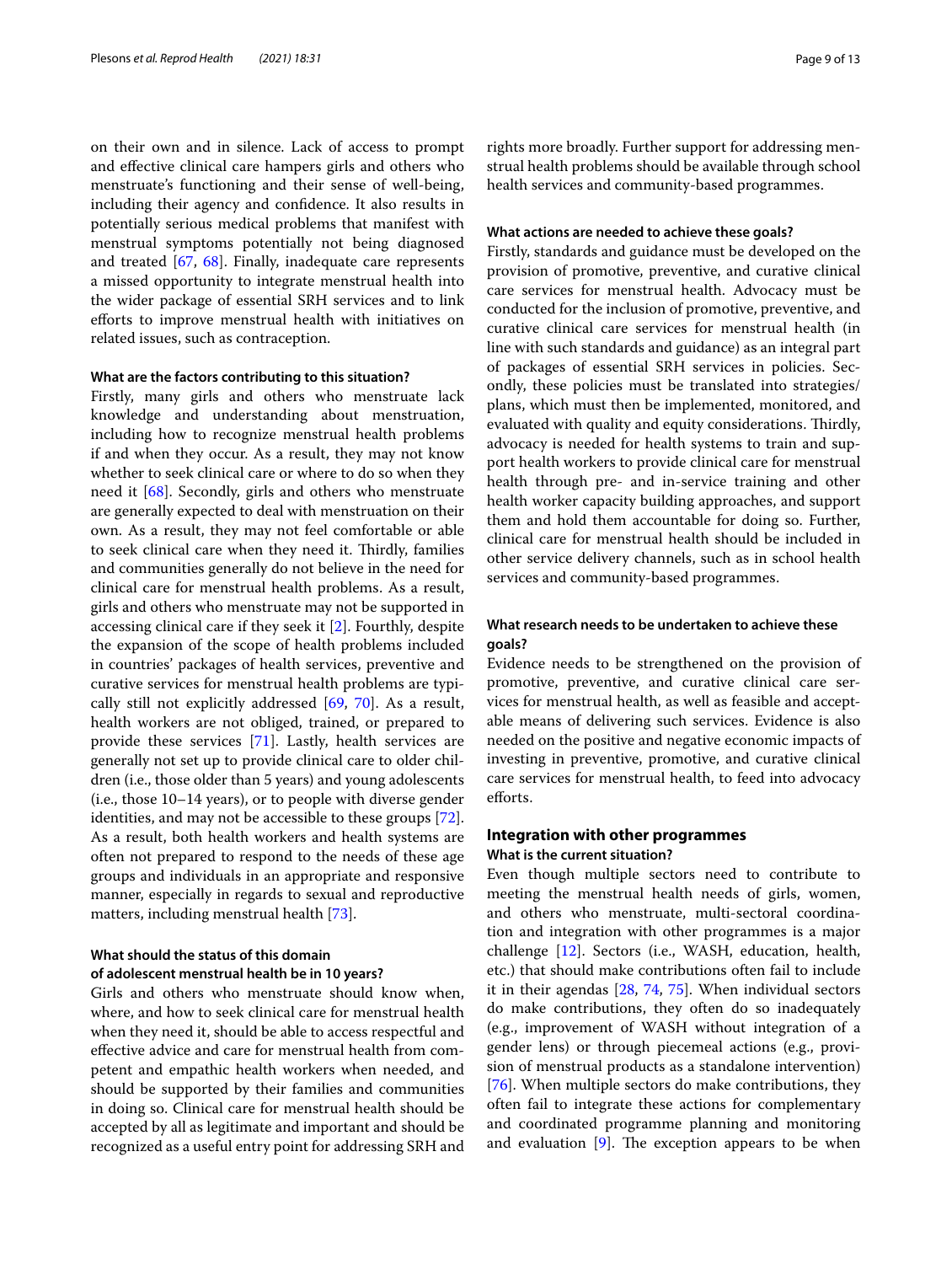leadership recognizes menstrual health as important for health and gender equality and pushes the agenda forward on a continuous basis [\[77](#page-12-21), [78](#page-12-22)]. Lastly, when menstrual health is included in broader multisectoral strategies and plans (e.g., on adolescent health), the menstrual health content is often limited in the design stage and further limited in the execution stage.

#### **What are the factors contributing to this situation?**

At global and national levels, menstrual health continues to lack prioritization and adequate investment [[8,](#page-11-0) [79](#page-12-23)]. Because of this, menstrual health is often not addressed in a meaningful way in international agendas and funders' priorities or in national policies, strategies, and budgets. Further, the roles and responsibilities of different sectors are not articulated, and diferent sectors are not mandated to carry out their respective contributions, let alone ensure that these contributions are integrated with those of other sectors [[8\]](#page-11-0). Underlying these challenges is the reality that intersectoral coordination regardless of the issue it is meant to address—is difficult and generally weak.

# **What should the status of this domain of adolescent menstrual health be in 10 years?**

The holistic menstruation-related needs of girls, women, and others who menstruate should be adequately supported through efective complementary and coordinated contributions of diferent sectors at global, regional, national, and sub-national levels.

#### **What actions are needed to achieve these goals?**

At the global level, standards and practical guidance must be developed on the package of multi-sectoral actions needed to normalize menstruation and support the holistic menstrual health needs of girls and others who menstruate, as well as approaches and tools to monitor and measure integration.[\[80](#page-12-24)] At global, regional, national, and sub-national levels, a shared understanding and vision of menstrual health as important for health and gender equality and of how to address it must be established. The roles and responsibilities of different sectors must be delineated and clarifed. Committed and skilled leadership to champion the issue must be identifed and engaged. Finally, coordination mechanisms with the authority and resources to direct and operationalize integrated action must be established.

# **What research needs to be undertaken to achieve these goals?**

Evidence is required on approaches that can be used to achieve efective integration and multisectoral action for menstrual health, in crisis and non-crisis contexts, as well as evidence on the added value of it.

# **Financing**

# **What is the current situation?**

There is more financing for menstrual health than ever before, but the level of investment is still insufficient to address the issue adequately. It is unclear which funders and investors (i.e., governments, foundations, NGOs, and the private sector) are allocating money for this work, how much money is available, what the money is and is not available for, which groups the money is and is not available for, and whether the best use is being made of the available money—in terms of selecting efective interventions and approaches and delivering them efficiently [\[81](#page-12-25)].

#### **What are the factors contributing to this situation?**

Firstly, there is greater attention to menstruation in the context of health, development and human rights, and in the media. This has led to stronger calls for investment and corresponding action  $[18]$  $[18]$  $[18]$ . Secondly, there is greater political appetite to tackle this issue in some countries and greater investment in this area from some funders and investors. There are also many projects, as well as growing numbers of national programmes, which aim to address menstrual health  $[82]$ . Thirdly, policies to eliminate product taxes are in place in many countries. Fourthly, policies and programmes to increase equitable access to information and products for marginalized groups are in place in a growing number of countries [[83\]](#page-12-27).

# **What should the status of this domain of menstrual health be in 10 years?**

There should be adequate international and national resources for addressing menstrual health across the relevant sectors, with particular attention to socially and/ or economically marginalized girls, women, and others who menstruate, including those in fragile and humanitarian crisis contexts. Additionally, programmes should account for and leverage fnancing from diferent sources for phased scale-up and sustainability of interventions to support the menstruation-related needs of girls, women, and others who menstruate. These programmes should be monitored and evaluated to ensure that the best use is being made of the available money.

#### **What actions are needed to achieve these goals?**

Firstly, advocacy is needed for greater investment in this area by funders and investors. This could result from greater allocation of available resources (e.g., in comprehensive sexuality education and in adolescent health care), and from new resources directed to this area. Secondly, greater attention must be given to costing and cost-efectiveness in the context of research and implementation. Thirdly, incentives for manufacturers of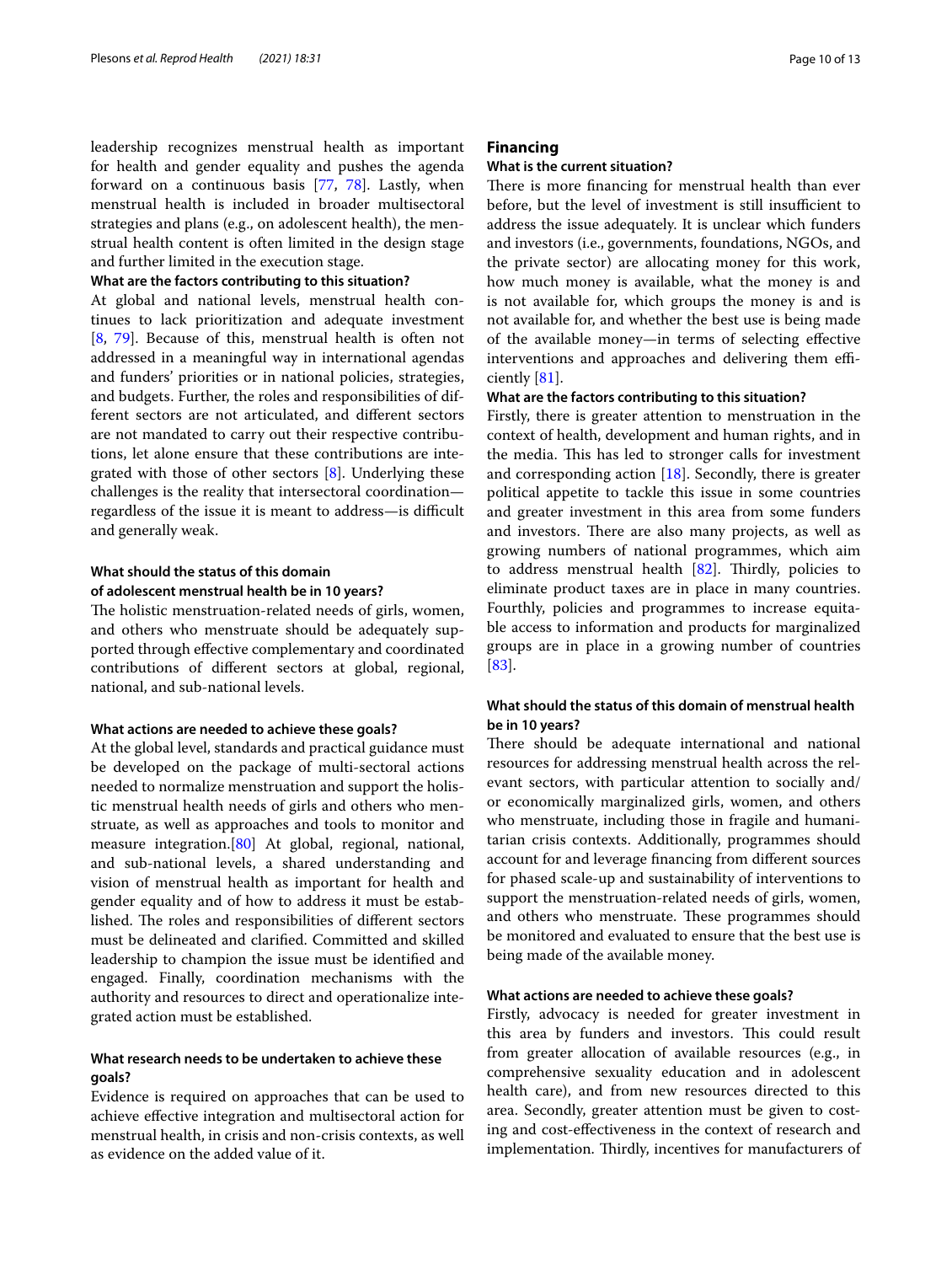menstrual products and a climate of healthy competition to drive down product prices must be created. This must be combined with advocacy for development of policies on tax exemption and on the sale/distribution of subsidized and/or free-of-charge products.

# **What research needs to be undertaken to achieve these goals?**

Evidence is needed on the resources required to deliver interventions to meet the menstrual health needs of girls, women, and others who menstruate (including the costs of products/materials, and of safe, private, and afordable water, sanitation, and disposal systems themselves)—at scale, with quality and equity. Evidence must be strengthened on the social and economic costs of not meeting the menstrual health needs of girls, women, and others who menstruate. Lastly, evidence is needed on the cost and cost-efectiveness of diferent interventions and intervention delivery approaches.

# **Conclusion**

There is much to be done—both in terms of action and research—to meet the holistic menstrual health needs of girls and others who menstruate worldwide. However, the moment is ripe for progress. With fve years left to achieve the SDG agenda, this is an opportune time to advance the menstrual health agenda as a catalyst to advance multiple goals while also progressing SRH and rights. More so than ever before, there is widespread recognition of the need to address adolescents' health and well-being and commitment to doing so [\[1](#page-10-0)]. Finally, there are thriving grassroots menstrual equity movements around the world, pushing for menstruation to be considered alongside efforts to build gender equity and social justice. While the call to action for researchers, policy makers, programme implementers, and funders is considerable, so is the opportunity currently at hand.

#### **Abbreviations**

LMIC: Low- and middle-income country; NGO: Non-governmental organization; SDG: Sustainable development goal; SRH: Sexual and reproductive health; WASH: Water, sanitation, and hygiene; WHO: World Health Organization.

#### **Acknowledgements**

The authors are grateful for the contributions that Neelima Agrawal, Rockaya Aidara, Avni Amin, Teresa Calderón, Sue Coates, Jackson Muriithi, Angela Nakafeero, David Ross, Lale Say, and Marianne Tellier made during the 2018 global research collaborative meeting on adolescent menstrual health. The authors are also grateful to Demi Cheng, Megan Dumas, Elisabeth Marais, and Siri Tellier for their review and inputs to a draft of this article.

#### **Authors' contributions**

All authors participated in the 2018 global research collaborative meeting on menstrual health in adolescence, with the exception of AJ. MP and VC conceived the paper. MP and VC prepared a draft of the paper, with inputs from AP. JB, AB, FC, BAC, MF, MH, JH, AJ, CK, EK, PPH, and AS reviewed and

revised the paper. MP fnalized the paper. All authors read and approved the final manuscript.

#### **Funding**

This work was funded by the UNDP-UNFPA-UNICEF-WHO-World Bank Special Programme of Research, Development and Research Training in Human Reproduction, a cosponsored program executed by the World Health Organization (WHO).

#### **Availability of data and materials**

Not applicable.

**Ethics approval and consent to participate** Not applicable.

#### **Consent for publication**

Not applicable.

#### **Competing interests**

The authors declare that they have no competing interests.

#### **Author details**

<sup>1</sup> UNDP-UNFPA-UNICEF-WHO-World Bank Special Programme of Research, Development and Research Training in Human Reproduction (HRP), Department of Sexual and Reproductive Health and Research, World Health Organization, Geneva, Switzerland. <sup>2</sup> Gender, Human Rights and Community Engagement Department, UNAIDS, Geneva, Switzerland. 3 Regional Bureau for Education for the Asia-Pacific, UNESCO, Bangkok, Thailand. <sup>4</sup> Health Promotion Bureau, Ministry of Health, Colombo, Sri Lanka. 5 Foreign, Commonwealth and Development Office, London, UK.<sup>6</sup> Hubert Department of Global Health, Rollins School of Public Health, Emory University, Atlanta, USA.<sup>7</sup> Save the Children El Salvador, San Salvador, El Salvador. <sup>8</sup> United Nations Population Fund, Dar es Salaam, Tanzania. <sup>9</sup> Save the Children USA, Washington, DC, USA.<br><sup>10</sup> WoMena Knowledge Management Team, WoMena Denmark, Copenhagen, Denmark. <sup>11</sup> African Population and Health Research Center, Nairobi, Kenya. <sup>12</sup> African Centre for Systematic Review and Knowledge Translation, College of Health Sciences, Makerere University, Kampala, Uganda. <sup>13</sup> Department<br>of Clinical Sciences, Liverpool School of Tropical Medicine, Liverpool, UK. <sup>14</sup> Department of Public Health Sciences, College of Medicine, Pennsylvania State University, State College, USA. 15 Department of Sociomedical Sciences, Mailman School of Public Health, New York, USA.

#### Received: 24 November 2020 Accepted: 18 January 2021 Published online: 08 February 2021

#### **References**

- <span id="page-10-0"></span>1. Chandra-Mouli V, Ferguson J, Plesons M, et al. The political, research, programmatic, and social responses to adolescent sexual and reproductive health and rights in the 25 years since the International Conference on Population and Development. J Adolesc Health. 2019;65:16–40.
- <span id="page-10-1"></span>2. Chandra-Mouli V, Patel S. Mapping the knowledge and understanding of menarche, menstrual hygiene and menstrual health among adolescent girls in low- and middle-income countries. Reprod Health. 2017. [https://](https://doi.org/10.1186/s12978-017-0293-6) [doi.org/10.1186/s12978-017-0293-6](https://doi.org/10.1186/s12978-017-0293-6).
- <span id="page-10-2"></span>3. Hennegan J, Shannon A, Rubli J, et al. Women's and girls' experiences of menstruation in low- and middle-income countries: a systematic review and qualitative metasynthesis. PLoS Med. 2019;16(5):e1002803.
- 4. Ivanova O, Rai M, Mlahagwa W, et al. A cross-sectional mixed-methods study of sexual and reproductive health knowledge, experiences and access to services among refugee adolescent girls in the Nakivale refugee settlement, Uganda. Reprod Health. 2019;16(1):35.
- 5. Myers A, Sami S, Onyango MA, et al. Facilitators and barriers in implementing the Minimum Initial Services Package (MISP) for reproductive health in Nepal post-earthquake. Confict Health. 2018;12(1):35.
- <span id="page-10-4"></span>6. Cardoso LF, Clark CJ, Rivers K, et al. Menstrual restriction prevalence and association with intimate partner violence among Nepali women. BMJ Sex Reprod Health. 2019;45(1):38–43.
- <span id="page-10-3"></span>7. Schmitt ML, Clatworthy D, Ratnayake R, et al. Understanding the menstrual hygiene management challenges facing displaced girls and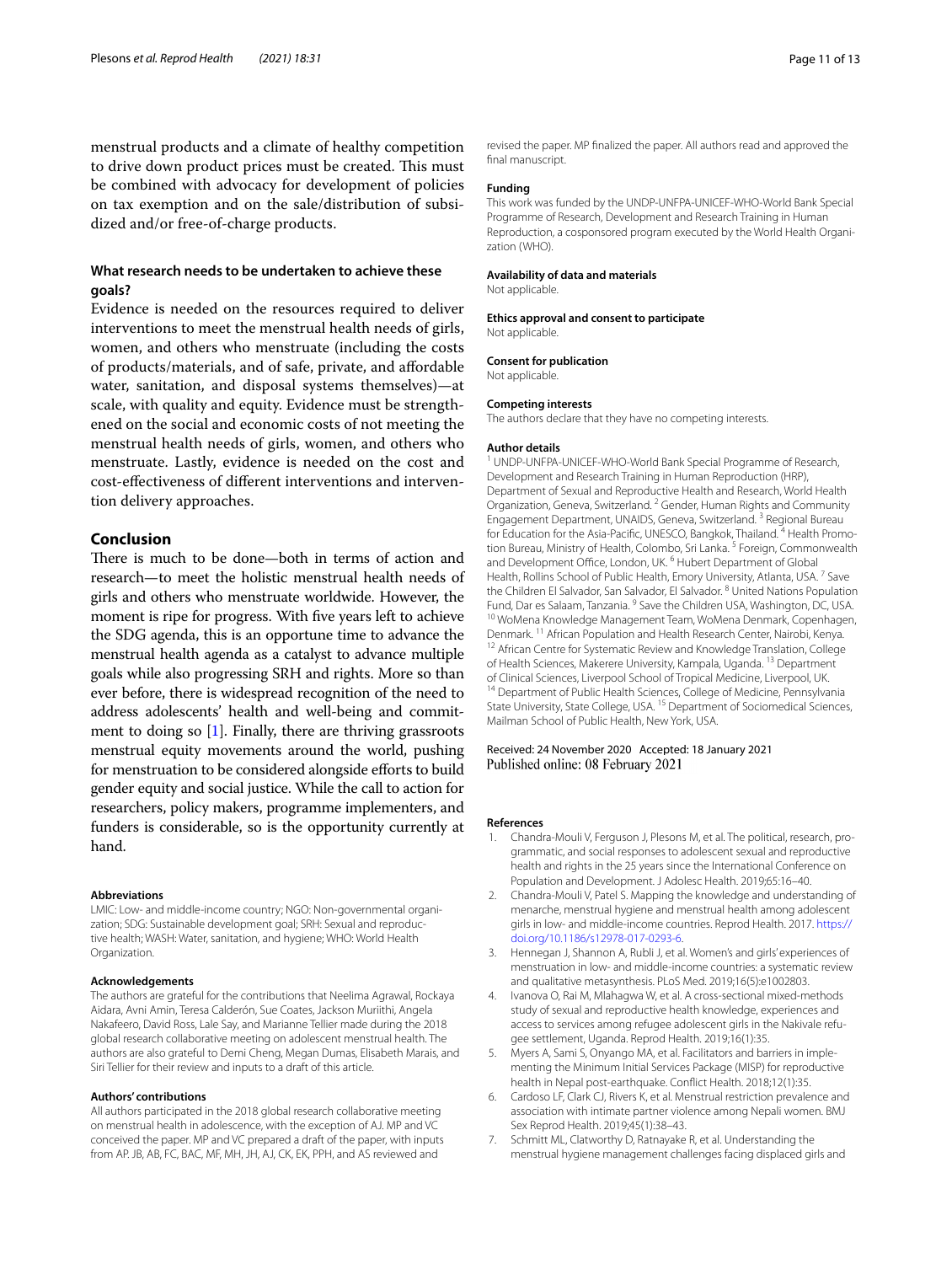women: fndings from qualitative assessments in Myanmar and Lebanon. Confict Health. 2017;11(1):19.

- <span id="page-11-0"></span>8. Sommer M, Hirsch J, Nathanson C, et al. Comfortably, safely, and without shame: defning menstrual hygiene management as a public health issue. Am J Public Health. 2015;105(7):1302–11.
- <span id="page-11-1"></span>9. Columbia University Mailman School of Public Health. Green paper: monitoring menstrual health and hygiene: measuring progress for girls related to menstruation. New York: Columbia University Mailman School of Public Health; 2019.
- <span id="page-11-2"></span>10. Shannon AK, Melendez-Torres GJ, Hennegan J. How do women and girls experience menstrual health interventions in low- and middle-income countries? Insights from a systematic review and qualitative metasynthesis. Cult Health Sex. 2020. [https://doi.org/10.1080/13691058.2020.17187](https://doi.org/10.1080/13691058.2020.1718758) [58](https://doi.org/10.1080/13691058.2020.1718758).
- 11. Sumpter C, Torondel B. A systematic review of the health and social efects of menstrual hygiene management. PLoS ONE. 2013;8(4):e62004.
- <span id="page-11-3"></span>12. Sommer M, Caruso BA, Sahin M, et al. A time for global action: addressing girls' menstrual hygiene management needs in schools. PLoS Med. 2016;13(2):e1001962.
- <span id="page-11-4"></span>13. Wilson E, Haver J, Torondel B, et al. Dismantling menstrual taboos to overcome gender inequality. Lancet Child Adolesc Health. 2018;2(8):e17.
- <span id="page-11-5"></span>14. Wilbur J, Torondel B, Hameed S, et al. Systematic review of menstrual hygiene management requirements, its barriers and strategies for disabled people. PLoS ONE. 2019;14(2):e0210974.
- <span id="page-11-6"></span>15. Kaur R, Kaur K, Kaur R. Menstrual hygiene, management, and waste disposal: practices and challenges faced by girls/women of developing countries. J Environ Public Health. 2018. [https://doi.](https://doi.org/10.1155/2018/1730964) [org/10.1155/2018/1730964](https://doi.org/10.1155/2018/1730964).
- <span id="page-11-7"></span>16. van Eijk A, Sivakami M, Thakkar M, et al. Menstrual hygiene management among adolescent girls in India: a systematic review and meta-analysis. BMJ Open. 2016;6(3):e010290.
- <span id="page-11-8"></span>17. Sooki Z, Shariati M, Chaman R, et al. The role of mother in informing girls about puberty: a meta-analysis study. Nurs Midwifery Stud. 2016;5(1):e30360.
- <span id="page-11-9"></span>18. Tellier S, Hyttel M. Menstrual health management in east and southern Africa: a review paper. Johannesburg: UNFPA ESARO; 2018.
- <span id="page-11-10"></span>19. Sommer M. Where the education system and women's bodies collide: the social and health impact of girls' experiences of menstruation and schooling in Tanzania. J Adolesc. 2010;33(4):521–9.
- <span id="page-11-11"></span>20. MacRae E, Clasen T, Dasmohapatra M, et al. "It's like a burden on the head": redefning adequate menstrual hygiene management throughout women's varied life stages in Odisha, India. PLoS ONE. 2019;14(8):e0220114.
- <span id="page-11-12"></span>21. Mahon T, Tripathy A, Singh N. Putting the men into menstruation: the role of men and boys in community menstrual hygiene management. Waterlines. 2015;34(1):7–14.
- <span id="page-11-13"></span>22. Sommer M, Zulaika G, Schmitt M, et al. Advancing the measurement agenda for menstrual health and hygiene interventions in low- and middle-income countries. J Global Health. 2020a;10(1):010323.
- <span id="page-11-14"></span>23. Shah S, Madiha G. Menstruation: a social dilemma in developing countries. Reprod Syst Sex Disord. 2017. [https://doi.org/10.4172/2161-](https://doi.org/10.4172/2161-038X.1000220)[038X.1000220.](https://doi.org/10.4172/2161-038X.1000220)
- <span id="page-11-15"></span>24. Goel M, Kundan M. Psycho-social behaviour of urban Indian adolescent girls during menstruation. Australas Med J. 2011;4(1):49–52.
- <span id="page-11-16"></span>25. Mason L, Nyothach E, Alexander K, et al. 'We keep it secret so no one should know'—a qualitative study to explore young schoolgirls attitudes and experiences with menstruation in Rural Western Kenya. PLoS ONE. 2013;8(11):e79132.
- <span id="page-11-17"></span>26. Johnston-Robledo I, Chrisler J. The menstrual mark: menstruation as social stigma. Sex Roles. 2011;68(1–2):9–18.
- <span id="page-11-18"></span>27. Patkar A, Aidara R, Winkler I. From taboo to empowerment: menstruation and gender equality. London: Open Democracy; 2016.
- <span id="page-11-19"></span>28. Mahon T, Fernandes M. Menstrual hygiene in South Asia: a neglected issue for WASH (water, sanitation and hygiene) programmes. Gender Dev. 2010;18(1):99–113.
- <span id="page-11-20"></span>29. Government of India, Ministry of Health and Family Welfare. National family health survey 2015–16. New Delhi: Government of India, Ministry of Health and Family Welfare; 2017.
- <span id="page-11-21"></span>30. Hennegan J, Dolan C, Wu M, et al. Schoolgirls' experience and appraisal of menstrual absorbents in rural Uganda: a cross-sectional evaluation of reusable sanitary pads. Reprod Health. 2016a;13(1):143.
- <span id="page-11-22"></span>31. Das P, Baker K, Dutta A, et al. Menstrual hygiene practices, WASH access and the risk of urogenital infection in women from Odisha, India. PLoS ONE. 2015;10(6):e0130777.
- <span id="page-11-23"></span>32. van Eijk A, Zulaika G, Lenchner M, et al. Menstrual cup use, leakage, acceptability, safety, and availability: a systematic review and meta-analysis. Lancet Public Health. 2019;4(8):E376–93.
- 33. Phillips-Howard P, Nyothach E, Kuile F, et al. Menstrual cups and sanitary pads to reduce school attrition, and sexually transmitted and reproductive tract infections: a cluster randomised controlled feasibility study in rural Western Kenya. BMJ Open. 2016;6(11):e013229.
- <span id="page-11-24"></span>34. North B, Oldham M. Preclinical, clinical, and over-the-counter postmarketing experience with a new vaginal cup: menstrual collection. J Women's Health. 2011;20(2):303–11.
- <span id="page-11-25"></span>35. Hennegan J, Dolan C, Wu M, et al. Measuring the prevalence and impact of poor menstrual hygiene management: a quantitative survey of schoolgirls in rural Uganda. BMJ open. 2016b;6(12):e012596.
- <span id="page-11-26"></span>36. Allied Analytics LLP. World feminine hygiene products market—opportunities and forecasts, 2015–2022. Allied Analytics LLP; 2016. Available at: [https://www.researchandmarkets.com/research/9nnpv6/world\\_femin](https://www.researchandmarkets.com/research/9nnpv6/world_feminine) [ine.](https://www.researchandmarkets.com/research/9nnpv6/world_feminine)
- <span id="page-11-27"></span>37. Phillips-Howard P, Caruso B, Torondel B, et al. Menstrual hygiene management among adolescent schoolgirls in low- and middle-income countries: research priorities. Glob Health Action. 2016;9(1):33032.
- <span id="page-11-28"></span>38. WHO and UNICEF. Progress on drinking water, sanitation and hygiene: 2017 update and SDG baselines. Geneva: WHO; 2017.
- 39. UNICEF and WHO. Drinking water, sanitation and hygiene in schools: global baseline report 2018. New York: UNICEF; 2019a.
- 40. Sommer M, Chandraratna S, Cavill S, et al. Managing menstruation in the workplace: an overlooked issue in low-and middle-income countries. Int J Equity Health. 2016;15(1):86.
- <span id="page-11-29"></span>41. WHO and UNICEF. WASH in health care facilities: global baseline report 2019. Geneva: WHO; 2019.
- <span id="page-11-30"></span>42. Girod C, Ellis A, Andes K, et al. Physical, social, and political inequities constraining girls' menstrual Management at Schools in informal settlements of Nairobi, Kenya. J Urban Health. 2017;94(6):835–46.
- <span id="page-11-31"></span>43. Sahoo K, Hulland K, Caruso B, et al. Sanitation-related psychosocial stress: a grounded theory study of women across the life-course in Odisha, India. Soc Sci Med. 2015;139:80–9.
- <span id="page-11-32"></span>44. UN Water, WHO. Financing universal water, sanitation and hygiene under the SDGs GLAAS 2017 report. Geneva: UN Water; 2017.
- <span id="page-11-33"></span>45. Patkar A. Chapter 16: Leave no one behind: equality and non-discrimination in sanitation and hygiene. In: Bongartz P, Vernon N, Fox J, editors. Sustainable sanitation for all. Warwickshire: Practical Action Publishing Ltd; 2016.
- 46. UNICEF and WHO. Progress on household drinking water, sanitation and hygiene 2000–2017: special focus on inequalities. New York: UNICEF; 2019b.
- 47. Caruso BA, Clasen T, Hadley C, et al. Understanding and defning sanitation insecurity: women's gendered experiences of urination, defecation and menstruation in rural Odisha, India. BMJ Glob Health. 2017;2(4):e000414.
- <span id="page-11-34"></span>48. Schmitt M, Clatworthy D, Ogello T, et al. Making the case for a femalefriendly toilet. Water. 2018;10(9):1193.
- <span id="page-11-37"></span>49. Schmitt M, Clatworthy D, Gruer C, et al. Menstrual disposal, waste management & laundering in emergencies: a compendium (frst edit). New York: Columbia University and International Rescue Committee; 2020.
- <span id="page-11-35"></span>50. Bhayana N. The rad pad. Mumbai: Times of India; 2015. Available at: [https](https://timesofindia.indiatimes.com/india/The-rad-pad/articleshow/47485613.cms) [://timesofndia.indiatimes.com/india/The-rad-pad/articleshow/47485613.](https://timesofindia.indiatimes.com/india/The-rad-pad/articleshow/47485613.cms) [cms.](https://timesofindia.indiatimes.com/india/The-rad-pad/articleshow/47485613.cms)
- <span id="page-11-36"></span>51. WoMena. FAQs: what is the environmental impact of menstrual products? Copenhagen: WoMena; 2019. Available at: [http://womena.dk/](http://womena.dk/what-is-the-environmental-impact-of-menstrual-products/) [what-is-the-environmental-impact-of-menstrual-products/.](http://womena.dk/what-is-the-environmental-impact-of-menstrual-products/)
- <span id="page-11-38"></span>52. FSG. Menstrual health in Kenya: in-country landscape analysis. Boston: FSG; 2016.
- <span id="page-11-39"></span>53. Sharma R, Sharma M, Sharma R, et al. The impact of incinerators on human health and environment. Rev Environ Health. 2013;28(1):67–72.
- <span id="page-11-40"></span>54. Sommer M, Schmitt M, Clatworthy D. A Toolkit for Integrating Menstrual Hygiene Management (MHM) into humanitarian response. New York: Columbia University & International Rescue Committee; 2017.
- 55. WHO. Findings on an assessment of small-scale incinerators for healthcare waste. Geneva: WHO; 2004.